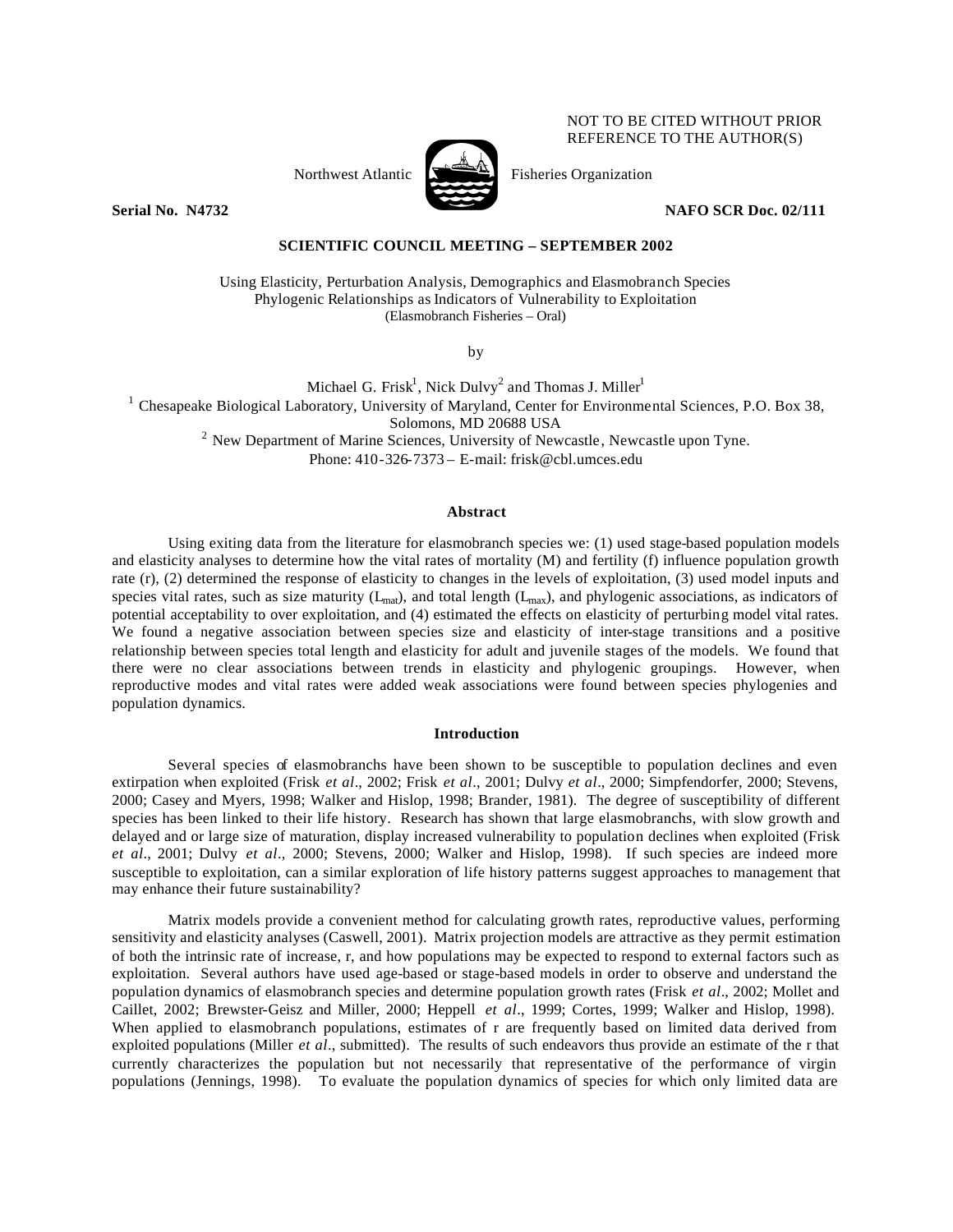available, Jennings (1998) provided a method to access a population's potential productivity ( $r' = \ln$  (fecundity)/(age of maturation)) independent of the intrinsic rate of increase.

The pattern and extent of responses to external factors exhibited by an individual species will be constrained by its phylogeny. Pagel and Harvey (1988) clearly demonstrated the importance of including phylogenetic relationships in comparative analyses of life history traits. Population dynamic consequences of elasmobranch life histories have not been examined within a phylogenetic framework. While there is some debate regarding the phylogenic relationships of elasmobranchs (for a general reference see Moyle and Cech, 2000; and for detailed discussions see Shirai, 1996; Carvalho, 1996; McEachran *et al*., 1996), for our purposes we will follow the classification system presented in Moyle and Cech (op.cit.). Elasmobranchs are generally thought to have two separate evolutionary lines: the sharks and rays (Moyle and Cech, (op.cit)). The families Carcharhinidae (requiem sharks), Triakidae (houndsharks) and Rajidae (skates and rays), fall into two superorders: Galea and Squalea. Galea is represented mostly by large predatory species and contains the families Carcharhinidae and Lamnidae, while the superorder Squala contains related species ranging from rays to many species of sharks, and contains Rajidae, the skates. Our analyses will be performed on the superorder and the family level.

Elasmobranch families, including those used in this study, exhibit considerably life history variation in important traits, such as modes of reproduction. Particularly evident is the difference between the skates and the two families of sharks. Live-bearing is the most common form of parity, found in 60% of elasmobranch species, while egg-laying is found in 25% (Dulvy, 1997). Dulvy (op. cit.) found that elasmobranch species show 9-10 separate evolutionary transitions from egg-laying to live-bearing in the class. These findings agree with earlier investigations that concluded that egg-laying is the ancestral form in sharks, rays, and ratfish (Wourms, 1977; Wourms & Lombardi, 1992). In Rajidae, it appears that egg-laying is also an ancestral form; however, skates transitioned to live-bearing and then back to egg-laying (Dulvy, op.cit). The transition from egg-laying to livebearing possibly reflects a trade-off occurring when the benefits of increased offspring survival exceeds the cost of reduced fecundity (Goodwin *et al*., 2002). Such contrasting life strategies might also be reflected in differences in elasticity patterns between the reproductive modes? Do systematic relationships determine the pattern of the relative contribution of individual vital rates to growth rates (elasticity)?

Here, we developed stage-based matrix projection models for 45 species of the families Rajidae (9), Carcharhinidae (21), Triakidae (9) and 6 additional rajaforms from the families Dasyatidae, Urolophidae, Myliobatidae, and Rhinobatidae for which we were able to find information from the literature for age of maturation  $(T<sub>mat</sub>)$ , longevity  $(T<sub>max</sub>)$ , and fecundity (F). From these data we will: (1) use elasticity analyses to determine how the vital rates of mortality and fertility influence population growth rate, (2) determine the dynamics of elasticity with varying levels of exploitation, (3) use model outputs and species vital rates, such as size/age maturity, life -span, growth rate, and phylogenic associations, as indicators of potential susceptibility to over-exploitation. The results are not intended to estimate fishing limits, but rather observe how the species and phylogenic groups of species are potentially influenced by exploitation. However, model results may provide insight into which vital rates are important in potential conservation scenarios. We hope to add to the discussion of where potential compensatory responses may occur under exploitative or environmental changes and how they differ across species groupings. Our primary goal is to link life history theory, phylogeny, and conservation.

#### **Methods**

## **The Data**

Species of the families Rajidae (9), Carcharhinidae (21), Lamnidae (9), Dasyatidae (1), Urolophidae (3), Myliobatidae (1) and Rhinobatidae for which adequate data could be gleaned from the literature were included in the analyses. Generally, estimates of age of maturity ( $t_{\text{mat}}$ ), length of maturity ( $L_{\text{mat}}$ ), maximum length ( $L_{\text{max}}$ ) and longevity  $(t_{\text{max}})$  were point estimates. However, if a range was given, the mid-point was used. Estimates of fecundity were either the average egg production per year, as for many skates, or the mean number of neonates born per year, as for many sharks. For live-bearing species, fecundity estimates were based on the size and frequency of litters. Natural mortality estimates were estimated using Hoenig's (1983) method, which used an empirical approach to determine total mortality (Z) using species maximum age  $(t_{\text{max}})$  as a predictor. Since estimates are based on the oldest individual aged or extrapolations of the von Bertalanffy equation, we assume Hoenig's method reflects natural mortality (M). Because we are interested in elasticity and not calculating exact growth rate if estimates of M are closer to total mortality (Z), our analysis will not be hindered.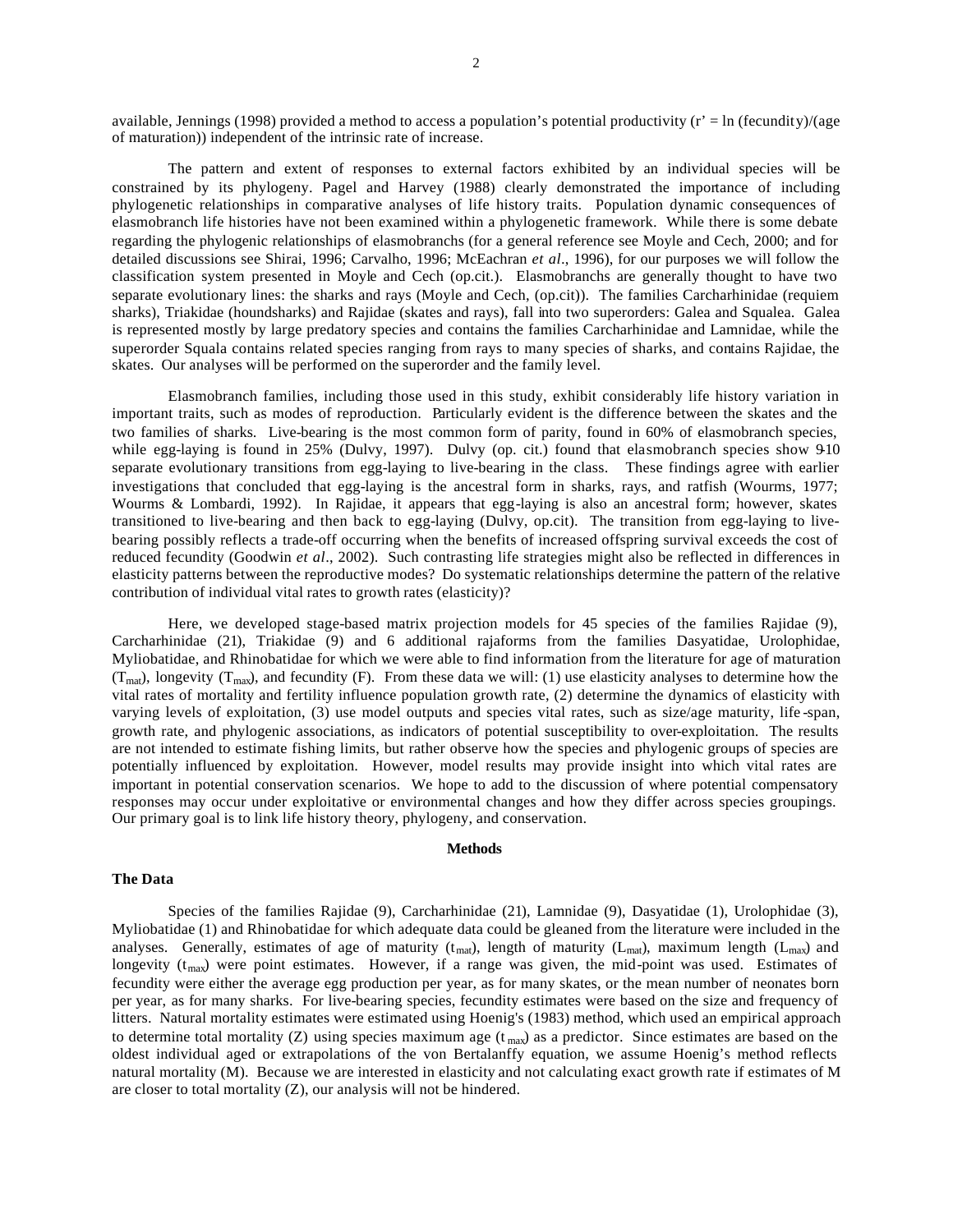## **The Models**

Several species had adequate estimates of vital rates to justify using age-based projection (Leslie) matrix models. This was not true of all species. In order to standardize methodologies among species, we chose stagebased models for all species. Models identified elasmobranch life history as consisting of three stages: egg stage/neonate, juvenile, and adult. The juvenile and adult stages may last several years. The egg or neonate stage last for a duration of one time step. All models were programmed in MATHCAD (v9. Mathsoft Corp. Cambridge, MA).

In stage-based models, individuals have three possible fates: they may survive and stay in the same stage, they can survive and grow into the next stage or they can die. The projection matrix took the form:

(1) 
$$
A = \begin{bmatrix} P_1 & 0 & f \\ G_1 & P_2 & 0 \\ 0 & G_2 & P_3 \end{bmatrix}
$$

where P is the probability of surviving and remaining in the same stage, G is the probability of surviving and growing to the next stage and  $f$  is fertility.

We assumed a post-breeding census for all species. A post-breeding census assumes that individuals immediately before being censured, thus fecundity has to be weighted by the probability of adult survival (Caswell, 2001). Thus, fertilities were calculated with the following function:

$$
(2) \t\t f = P_t \bullet F_{(t+1)}
$$

where F is annual fecundity.

G and P values were calculated using estimates of the probability that an individual survives (σ) and the probability that an individual grows to the next stage  $(\gamma_i)$  (Casswell, 2001). To determine the P's and G's to be used in the models we assumed individuals within a stage have the same probability of survival, regardless of age. This approach has been successfully used for the sandbar shark *Carcharhinus plumbeus* shark (Brewster-Geizs and Miller, 2000) and little skate *Leucoraja erinacea* winter skate *Leucoraja ocellata* and barndoor skate *Dipturus laevis* (Frisk, *et al*., 2002).

− *i i*

Following Caswell (2001) we iterated values of  $\lambda_{init}$  in the equation:

(3) 
$$
\mathbf{g}_{i} = \frac{\left(\frac{\mathbf{S}_{i}}{I_{\text{int}}}\right)^{t_{i}} - \left(\frac{\mathbf{S}_{i}}{I_{\text{int}}}\right)^{t_{i}}}{\left(\frac{\mathbf{S}_{i}}{I_{\text{int}}}\right)^{t_{i}} - 1}
$$

until  $\lambda_{int}$  equaled the value for growth rate ( $\lambda$ ) in the eigen analysis of the projection matrix. The resulting value of  $\gamma$ was used to estimate appropriate values of P and G.

int

*T*

l

 $\overline{\phantom{a}}$ 

1

 $\overline{\phantom{a}}$ 

 $\lambda$ 

*T*

1

Egg/neonate mortality was calculated by assuming that every female must, on average, have one female offspring survive to successfully reproduce. This condition is empirically estimated by calculating the level of first year mortality  $(M_1)$  necessary to sustain a positive growth rate given values of lifetime fecundity and mortality rates (Fogarty *et al*., 1987). This is calculated by the constraint that:

(4) 
$$
1 = \sum_{i=1}^{t_{max}} f \prod_{j=1}^{i=1} \exp^{-M_j}
$$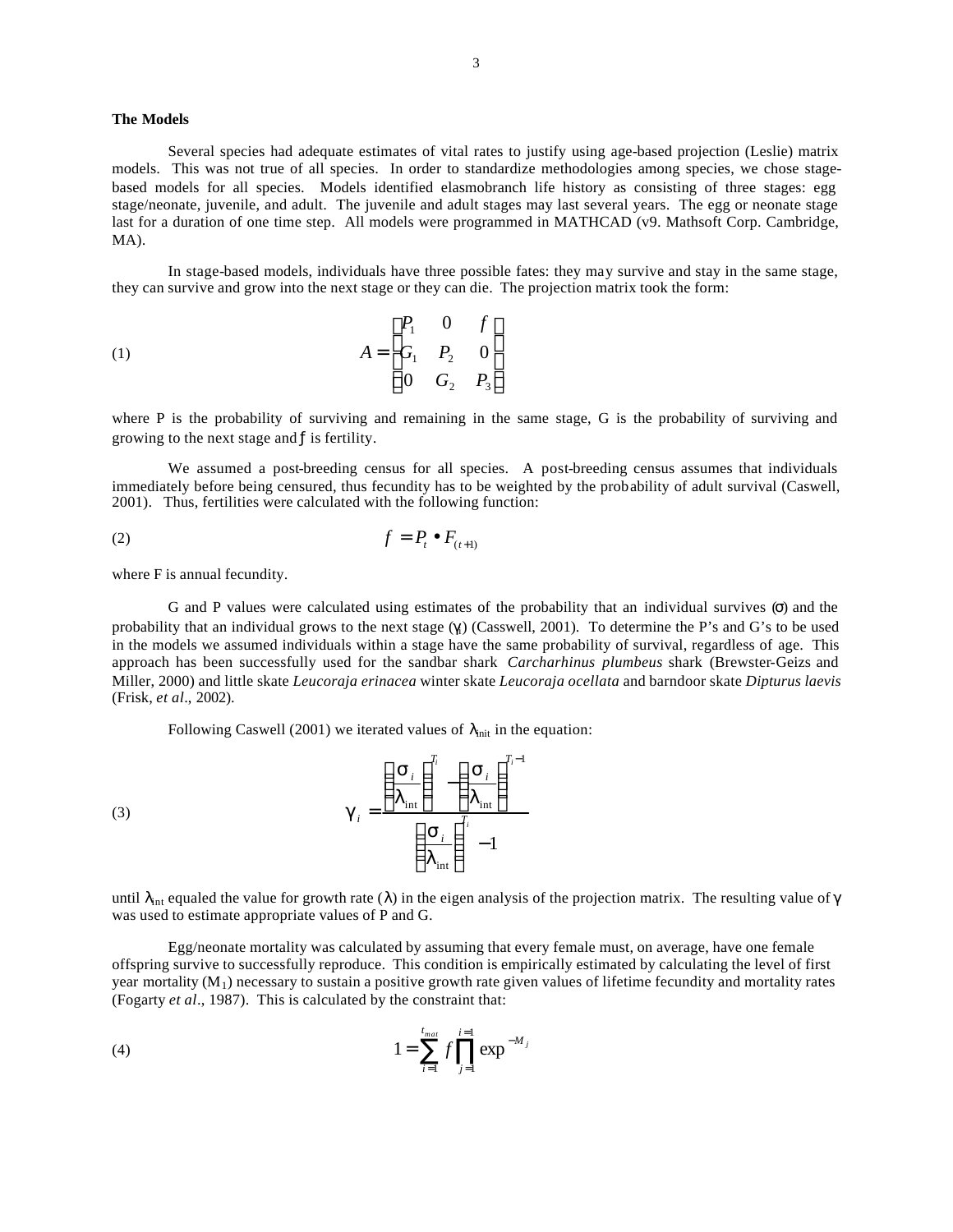where M is a vector of stage-specific mortalities and all other inputs are as defined above. In several species, the vital rates of fecundity, age of maturation and longevity did not allow for any mortality in the egg/neonate stage. This may be the result of low estimates of longevity or fecundity. In these cases, we used a value of  $M_1 = 0.0$ . Our approach to estimating  $M_1$  yields estimates of population growth ( $\lambda$ ) that are correlated with estimates of neonate/egg stage mortality. In this study, we are interested in the relationship between vital rates and their influence on growth rate and not estimates of growth rates per se*.* 

Population growth rate (λ) was determined from the dominant eigen value of matrix **A**. The intrinsic rate (r) of population increase could be estimated by the natural logarithm of the population growth rate  $\lambda$ . The distribution of abundances of each stage in a population will converge so that each stage has a constant proportion of individuals.

#### **Elasticity analyses**

The following equation was used to calculate elasticity for all species:

$$
e_{i,j} = \left(\frac{a_{i,j}}{I}\right)\left(\frac{\partial I}{\partial a_{i,j}}\right)
$$

where  $a_{i,j}$  is the ith, jth element of the projection matrix and  $\lambda$  is the population growth rate.

We correlated model inputs, vital rates and elasticity values with model base runs in order to elucidate underlying associations within the data in an effort to identify key aspects of the species life histories.

We performed multivariate statistical analyses to determine if elasticities and other life history traits follow similar patterns to species phylogenetic relationships. We used a median hierarchical cluster analysis assuming mean of 0 and a standard deviation of 1 (SAS: Proc Cluster Corporation, Cary, NC).

#### **Perturbation analysis**

Vital rates in populations change over the long-term as a result of evolution and over the short-term as a result of environmental fluctuations. Sensitivity of elasticity determines the magnitude and direction of the effect of changes in individual elasticity elements to the matrix element  $e_{i,j}$ . Sensitivities of  $e_{i,j}$  provide an understanding of how life histories have shaped elasticity patterns (Caswell, 1996). For example, a positive sensitivity of  $e_{33}$ , (adult stage) would indicate that increasing the probability of remaining in adult stage would increase  $e_{33}$ , while increasing the probability of death (i.e., decreasing  $a_{3}$ ) would have an negative effect on  $e_{3}$ . If values of sensitivity of elasticities with respect to e<sub>33</sub> were negative, then reducing them would increase e<sub>33</sub> and *vice versa*.

Sensitivity was calculated by taking the second derivative with respect to the element  $(e_{i,j})$  in the elasticity matrix which had the greatest contribution to growth rate (Caswell, 1996; 2001).

(6) 
$$
\frac{\partial e_{i,j}}{\partial a_{k,l}} = \frac{a_{i,j}}{I} \frac{\partial^2 I}{\partial a_{i,j} \partial a_{k,l}} - \frac{a_{i,j}}{I^2} \frac{\partial I}{\partial a_{i,j}} \frac{\partial I}{\partial a_{k,l}} + \frac{d_{i,k} d_{j,l}}{I} \frac{\partial I}{\partial a_{i,j}}
$$

where  $\delta_{ik}$   $\delta_{jl}$  are the Kronecker delta functions.

 Exploitation can change average vital rates in the short-term as a result of gear selectivity and possibly over the long-term if fishing is applied at a constant level. In order to understand the dynamics of elasticity for varying fishing levels, we ran models with no exploitation and increased mortality until  $M = 3.0$  (a very high fishing mortality). To be concise, we selected representative species from each family to model.

#### **Results**

#### **Model inputs and elasticity**

Positive relationships were found between longevity  $(t_{max})$  and elasticity of juvenile and adult survival for all elasmobranchs combined (Fig. 1 and 2). Significant relationships were also found between age of maturation  $(t<sub>mat</sub>)$  and elasticity of juvenile and adult survival (Fig. 3 and 4). While, the relationship between elasticity of adult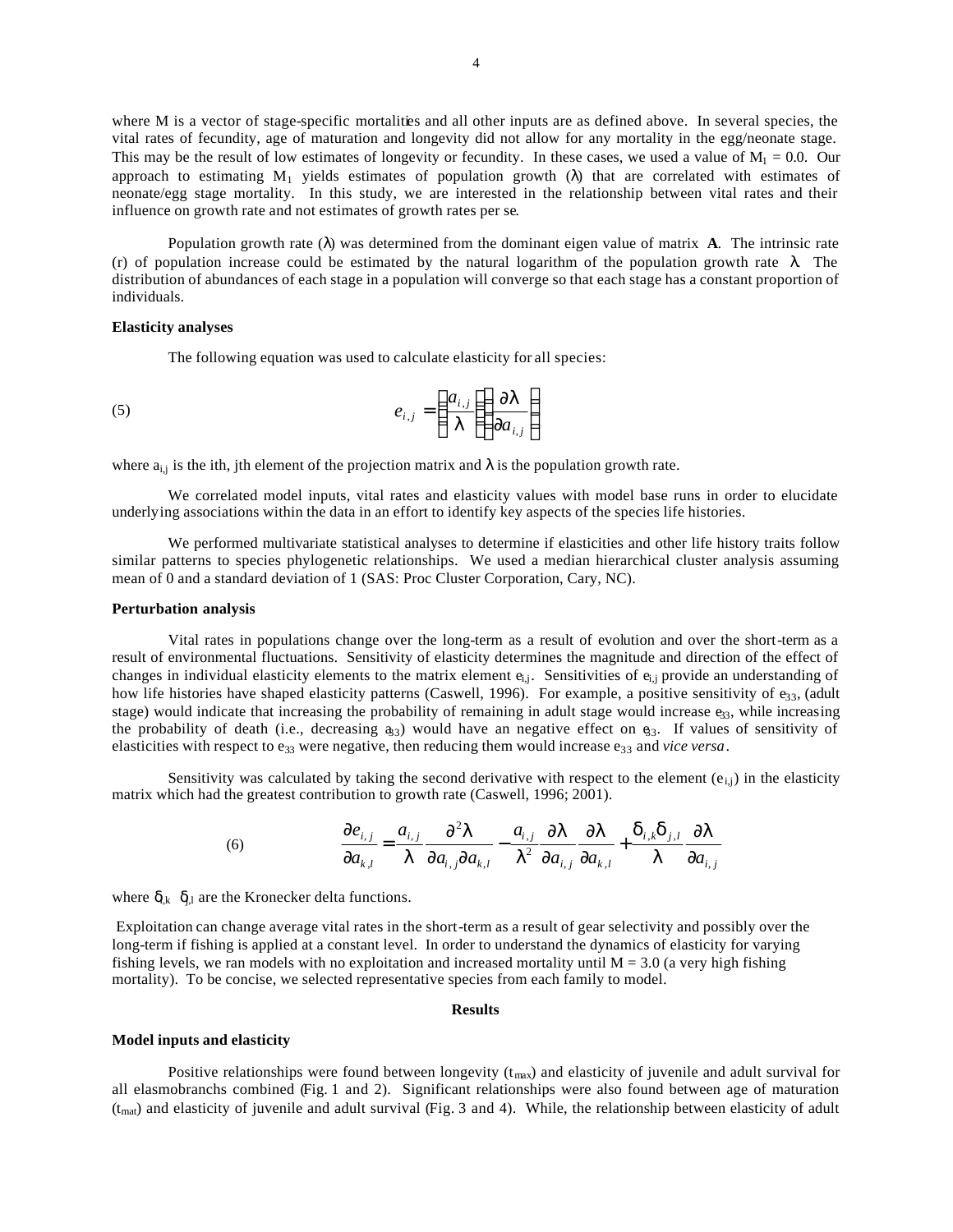survival and age of maturation is significant, it explains only 27% of the variance. The data suggest that elasticity may be invariant to the age at maturity. Together, these four associations suggest that growth rates  $(\lambda)$  of short-lived and early maturing species are less sensitive to changes in survival during juvenile and adult stages than longer-lived stages. However, many short-lived species have elasticities for juvenile and adult survival as great as 0.2. Longerlived and late maturing species tend to have higher elasticities of juvenile and adult survival; although, the rate of increase in elasticity decreases as longevity increases beyond 25 years.

Due to the structure of the matrices used, the estimated elasticity in all inter-stage transitions, including fertility, were equal. Inter-stage transition decreased logarithmically with increases in longevity and age of maturation (Fig. 5 and 6). These relationships indicate that longer-lived species have higher juvenile and adult elasticities and lower elasticity of fecundity and the transition between stages, while short-lived and early maturing species have higher elasticity values for fecundity and the transition between stages. A possible trade-off is apparent with these relationships: long-lived species may be investing more energy for survival, while selection pressure in short-lived species emphasize the desire to advance through the stages and reproduce.

## **Species vital rates and elasticity**

Significant relationships were found between length of maturation and elasticity of juvenile and adult stages, and fecundity and the stages transitions (Table 1). All relationships for requiem sharks were significant at  $p = 0.05$ . For skates (Rajidae) and the Houndsharks (Triakidae), similar patterns were found with long-lived species having increased elasticity of survival and shorter-lived species exhibiting higher elasticity of fecundity. However, even though the same patterns were observed, not all relationships were significant (Table 1). Overall, longevity, age of maturation, total length, and length of maturation were all positively related to elasticity of juvenile and adult survival, while fecundity and the transitions between stages were negatively associated with elasticity.

## **Phylogenic analyses**

We show hierarchical cluster tree dendrogram in Fig. 7 based on the individual elasticities for all species. We did not find definitive patterns on a superorder or family level; although, 7 of the 9 skates were g rouped together and many of the requiem sharks were grouped together. Groupings on the superorder level and by reproductive modes indicate clearer clusters in Fig. 8 than family level associations. However, broad separation among families is shown for skates and requiem sharks. All dendrograms showed that patterns in elasticity are fairly similar in elasmobranchs and clusters did not have large distances between them.

# **Exploitation and stability of elasticity**

Elasticity varied little as mortality rates increased from low to moderate levels. We illustrate the general pattern by showing details for little skate, common skate, dusky shark and the Atlantic Sharpnose (Table 2). When considering reasonable fishing mortality for little skate (0-0.5), elasticity changed 2 % or less. Similar results can be seen for the short-lived Atlantic Sharpnose shark and the long-lived common skate and dusky shark. In probable management scenarios with fishing mortality ranging from 0-0.5 elasticity stays relatively constant.

## **Perturbation Analysis**

In 17 of 21 species of Carcharhinidae, elasticity of the adult stage displayed the greatest contribution to growth rate, while 3 showed larger values for the juvenile stage, and 1 for the fecundity and transition stages. Of the 9 Lamnidae species, 6 showed the greatest elasticity in the adult stage and 3 for the juvenile stage. Of the 9 Rajidae species, 7 showed the greatest elasticity for the adult stage, and 2 for the juvenile stage. In total for species in the superorder Galea, 24 had the greatest elasticity values for adult survival, 5 for juvenile survival, and 1 for fecundity and the transition stages. For the species in the *Squalea superorder*, 12 had the greatest elasticity for the adult stage and 3 for the juvenile stage.

The sensitivity of the elasticity with respect to the element that had the greatest contribution to  $\lambda$  was calculated. Sensitivity of elasticity was calculated for the adult stage  $(e_{33})$  of species from the superorder Galea. Increases in survival would have the greatest positive effect of  $e_{33}$  (Fig. 9). Increases in the probability of transition from juvenile to the adult stage or juvenile survival would have large negative effects on  $e_{33}$ . In some cases, increases in the probability of transition to the juvenile stage had large negative effects on  $e_{33}$ . In addition, changes to fecundity would have little effect.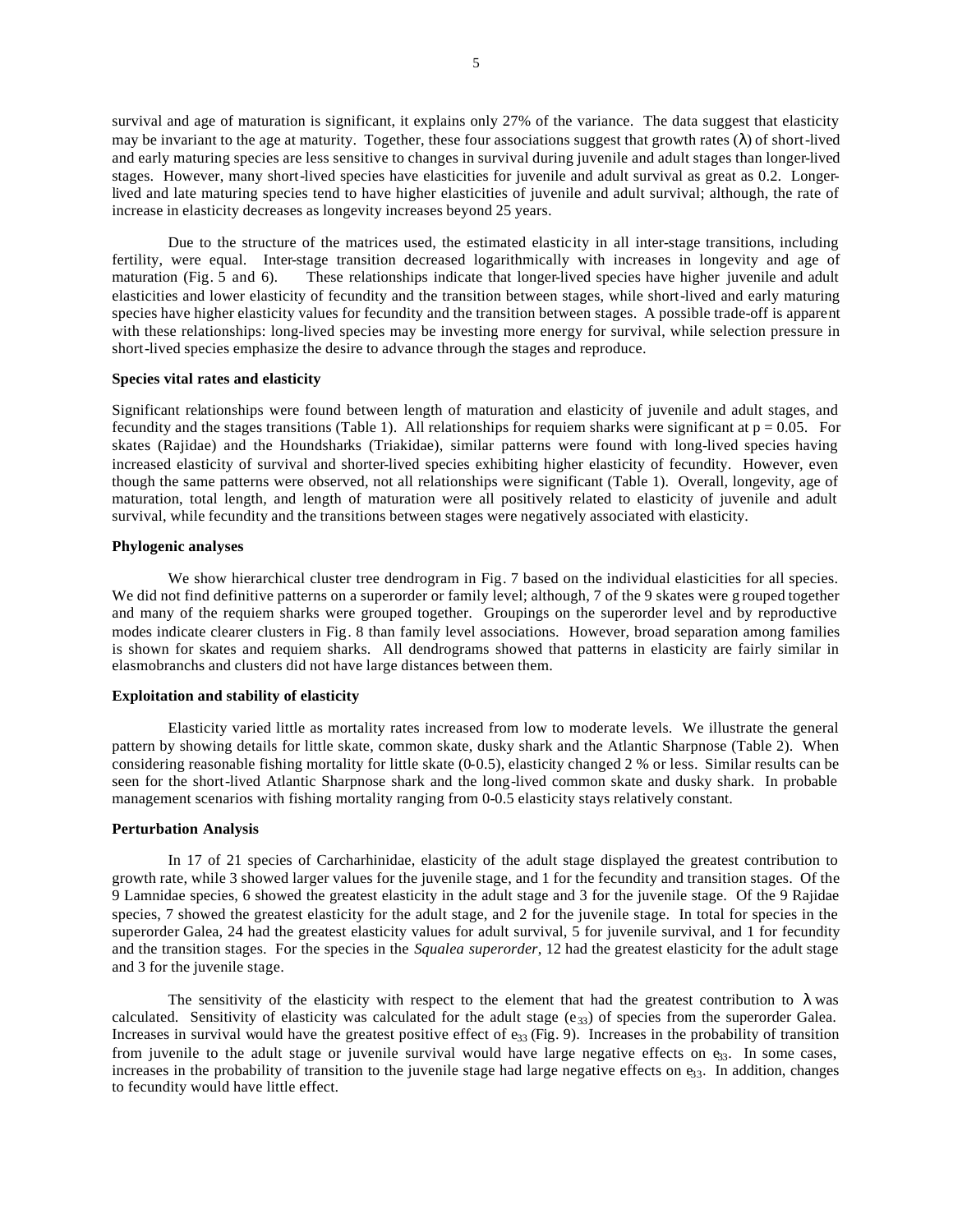Sensitivities of  $e_{33}$  for species from the superorder Squalea do not differ from those found for Galea, with increases in the adult stage having large positive impacts and changes in the juvenile stage and the transitional stages and fecundity element having negative effects (Fig. 10). The sensitivity of elasticity for the juvenile stage (e<sub>22</sub>) was positive indicating that increased survival would have a positive effect on  $\Theta_2$  (Fig. 11). Any changes in the transition to adulthood would have large negative effects on  $\Theta$ . Smaller negative effects would result from perturbations of fecundity, transition to juveniles, and the adult stage.

# **Discussion**

Elasticity provides insight into what aspects of an individual's life history will play important roles in understanding population level changes in response to both short-term changes in harvest policies and to longer term evolutionary pressures (de Kroon *et al*., 2000). We showed that there is evidence for a trade-off between survival and reproductive investment. Generally, short-lived species have higher elasticities of inter-stage transitions (selection pressure on age of maturation and fecundity), while long-lived species tend to have higher elasticties of adult and juvenile survival. These are relative differences, and it should be noted that elasticity of inter-stage transitions is usually less than survival for short- and long-lived species.

Previous studies have found that many of the vital rates used in this analysis are correlated with model inputs and with vital rates not explicitly used in our model. For example, in elasmobranchs, maximum size  $(L_{max})$ and longevity are significantly re lated (Frisk *et al*., 2001). Thus, it would be expected that if there were relationships between longevity and elasticity, there would also be relationships between elasticity and maximum size and other characteristics of species life histories. The nature of these relationships can provide useful insight into management alternatives and help identify key aspects of a species life history.

Relationships were generally stronger on a family level for non-model vital rates. For requiem sharks (Carcharhinidae), elasticity of juvenile and adult survival increased with species maximum size, while the opposite result was found for elasticity of inter-stage transitions. There are differences in how skates and requiem sharks as a group partition elasticity. However, more apparent relationships can be seen in the size of species and how a species partitions elasticity across the model's classes or stages. For example, the response of population growth rate to changes in inter-stage transitions is much greater in small skates and requiem sharks than for larger species. Changes in adult and juvenile survival would yield the greatest change in population growth rate for skates and requiem sharks, respectively. These differences may represent trade-offs that constrain the evolution of life history traits of these species*.* It should be noted that the life history traits used in this analysis represent just a few of the possible explanatory variables that could be used. Other explanatory variables include gestation period or even class variables such as reproductive mode.

The evolutionary history of elasmobranchs, particularly their reproductive modes, provides for the possibility that elasticity patterns may reflect phylogenic groups. However, we found little evidence of clustering of superoders or families with species elasticity. When reproductive modes and vital rates were included in the clustering analysis some evidence indicating separation of superorder and family groups was indicated. Although distinct clusters were not evident, 80% of skates and 85% of requiem sharks were found in groups.

Trade-offs involved in the development of each species life history reflect its evolved fitness strategy. The possibility that elasticity patterns should reflect the evolutionary development of reproductive modes and other life history traits is logical. The clustering of reproductive modes and life history traits indicate that the potential exists for defining patterns between life history characteristics, elasticity, phylogenic groups and even conservation needs. Although, we have observed weak associations, further analyses with other model structures and new data may elucidate underlying patterns and allow further applications.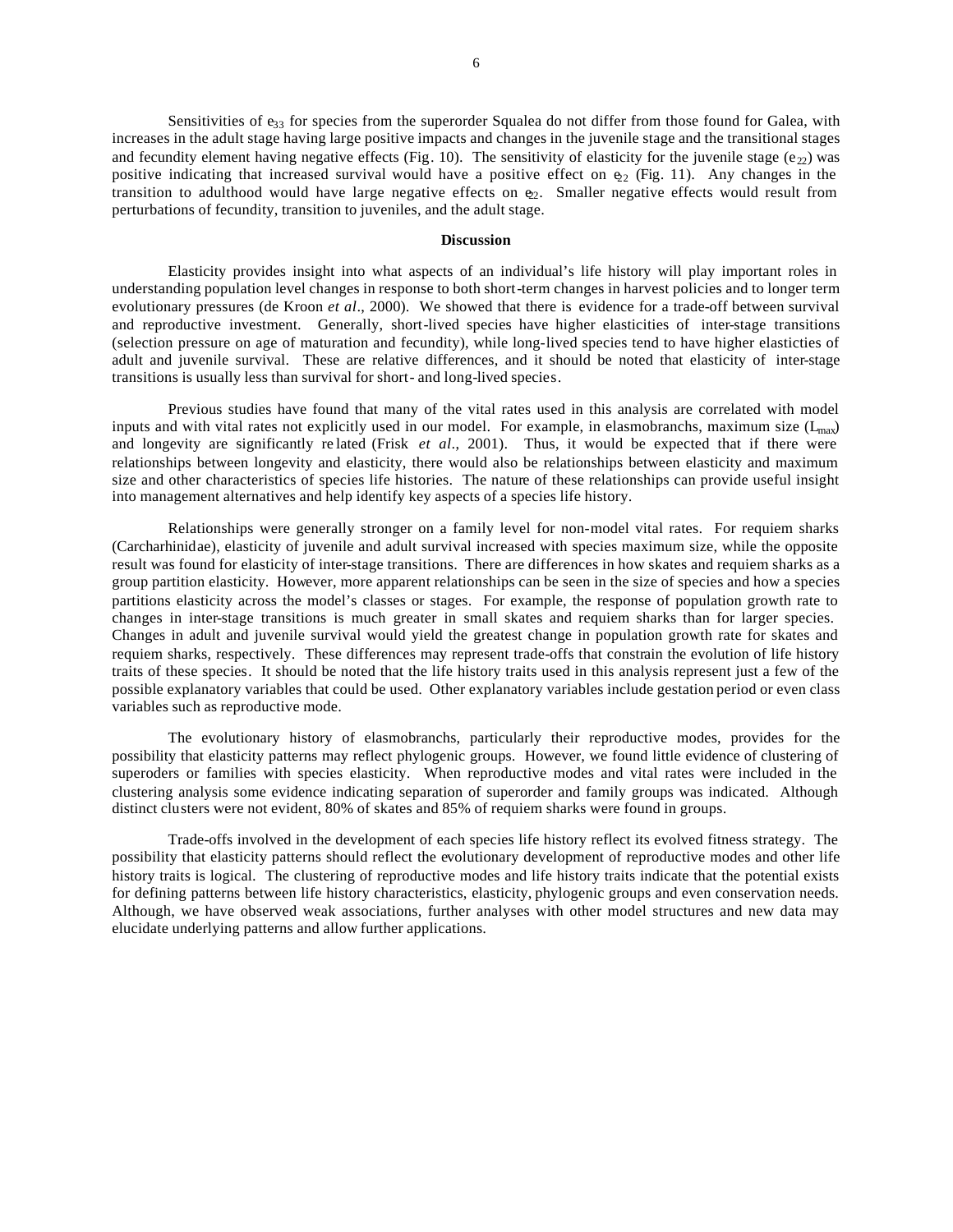7

The present analyses indicate that elasticity is robust for probable exploitation levels and using a "snapshot approach" with initial estimates of mortality should suffice in most management schemes unless, extreme changes in survival are expected to be occurring in the species' populations. Common skate, dusky shark and Atlantic sharpnose shark all show increasing elasticity of adult and juvenile stages with a decrease in inter-stage transitions. Little skate, on the other hand, showed a decrease in juvenile and adult survival and an increase in elasticity of interstage transitions. While there are differences in the response to exploitation, elasticity between species all showed less than a 2 % change in values with exploitation levels of F <1.0.

While elasticity provides a "snapshot" view the sensitivity of elasticity allows for a more flexible view of varying vital rates. We have calculated the sensitivity of elasticity for the stage that had the greatest elasticity in order to observe how that stage's elasticity is effected by perturbation of other stages. We showed both negative effects and positive effects of perturbing vital rates. However, the magnitudes of perturbation not the direction, are of importance. For all species the transition from the juvenile to the adult stage was high, indicating the importance of attaining maturity in elasmobranchs. In many species, the juvenile stage was important, and to a lesser extend, fecundity and the transition to the juvenile stage, was important.

Contribution of fecundity to the stage with the greatest elasticity was low for all species. Long-lived species often have low elasticity of fecundity, and the perturbation analyses further indicate that the dynamics of elasmobranchs are not strongly influenced by egg/neonate production. This is often contrary to what might be expected, and other authors have claimed that matrix models provide unreasonable elasticity values for fecundity (Mollet and Cailliet, 2002). However, Frisk *et al*. (2002) showed that fecundity levels for three western Atlantic skates were at the point where increases in egg production would have diminishing returns. Body cavity limitation and energetic constraints may lead to the relative fixation of fecundity in elasmobranchs (Brander, 1981). Thus, compensatory responses will not likely occur in changes in fecundity. However, indirectly compensatory responses decreasing the age of maturity may increase the lifetime rate of egg production. It appears that elasmobranch population dynamics is strongly influenced by juvenile and adult survival and the age of maturation and not fertility (Frisk *et al*., 2002; Brewter-Geisz and Miller, 2000; Heppel *et al*., 1999; Musick, 1999; Walker and Hislop, 1998).

We choose to use elasticity to observe how elasmobranchs partition elasticity over the stages of our model. Elasticity provides a convenient measure of trade-offs as it is proportional (adds to 1.0). Thus, trade-offs between vital rates (for example, reproduction vs survival) may be reflected in the portioning of elasticity. Elasticity also provides a measure of the intensity of selection pressure in each stage of our model (Caswell, 2001). However, models are abstractions of dynamic behavior of both individuals and the environment. No single model structure is comprehensive, and each model provides answers to different questions.

We assumed that all species in this analysis can be modeled with our three-stage model, which will, to some extent, produce similar elasticity patterns. Caswell (2001) points out that the assumption of one model structure representing all species is not true, and caution is advised. A similar approach to ours was successfully used for analyzing elasticity trends and trade-offs in plant species (Silvertown *et al*., 1993; Silvertown *et al*., 1994; but see Shae *et al*., 1994). The central issue revolves around annualizing trade-offs among related species using elasticity from a single model structure. We feel that trade-offs can be expressed in our analyses.

In addition we had to use indirect approaches to estimating key vital rates. There are numerous elasmobranchs species with a paucity of estimates of vital rates. Although ageing methods have now been validated for the porbeagle shark *Lamna nasus* (Campana *et al*., 2002), ageing elasmobranch continues to be problematical. In addition, juvenile mortality is poorly known for many elasmobranch species (but see Heupel and Simpendorfer, 2002). The lack of empirical estimates of many demographic characteristics has lead to the development of indirect methods to estimate vital rates. For example, Smith *et al*. (1998) used values of 2M for juvenile mortality for sharks, where M is the expected lifetime rate of natural mortality. Frisk *et al*. (2002) used estimated rates of survival for egg-cases and adult mortality rates to approximate egg stage mortality for three western Atlantic skates. Here we calculated the level of first year mortality necessary to maintain an equilibrium population where a female is replaced with one successfully reproducing female. These indirect methods lead to potential bias, and estimates of r may be correlated to the models characteristics, the data's limitations, and the state of the population during sampling (thus r values can be negative).

Several recent papers have shown that large elasmobranchs species are susceptible to over-exploitation (Frisk *et al*., 2002; Walker and Hislop, 1998; Dulvy *et al*., 2000; Stevens, 2000). The life history of larger, longerlived species with late/large age/size of maturity and species with low productivity levels have been link to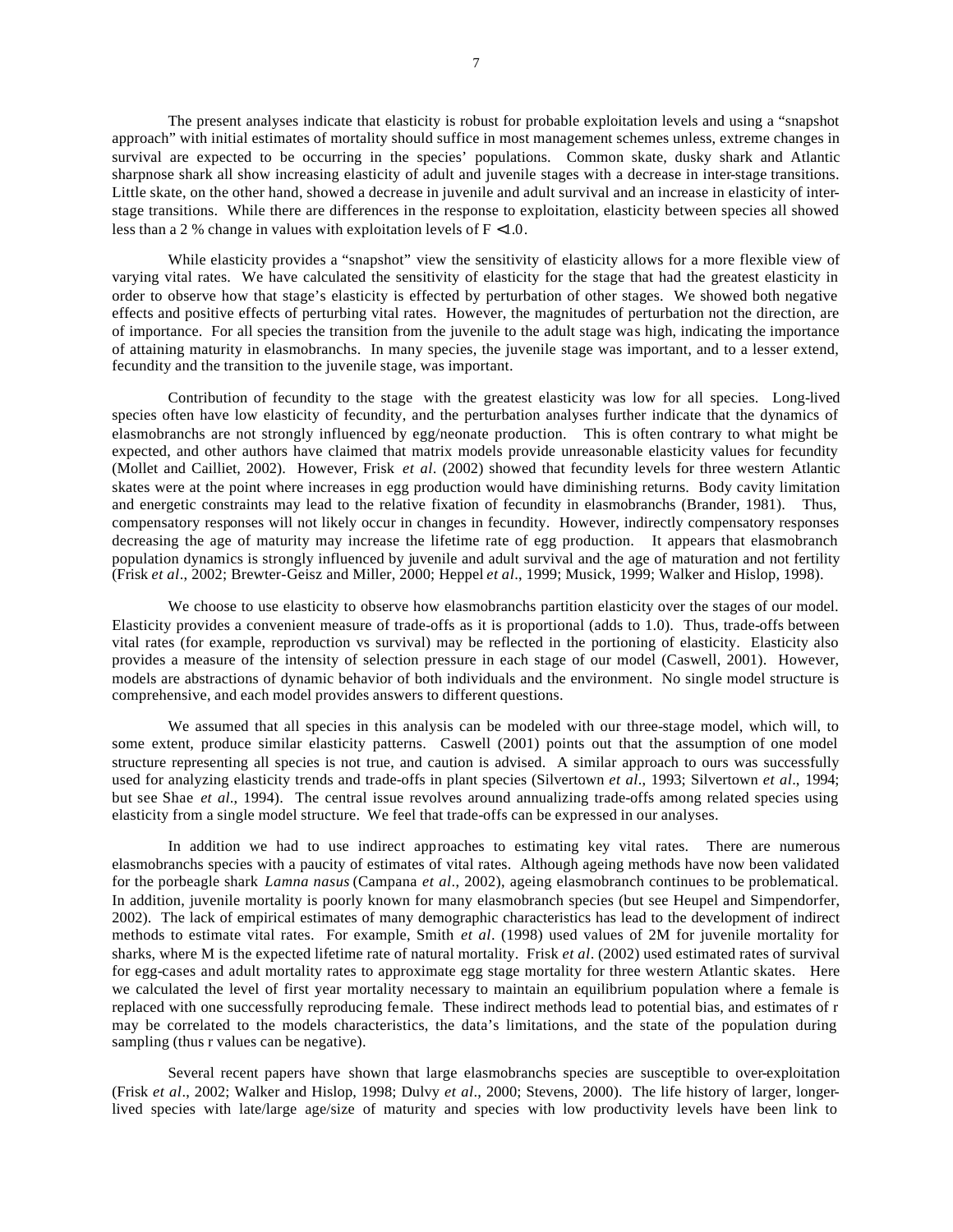venerability to exploitation (Frisk *et al*., 2001, Stevens, 1999). As exploitation of elasmobranchs increases, the necessity to understand elasmobranch life histories and resilience to exploitation increases (Bonfil, 1994).

Elasticity analysis can provide a method of prioritizing stages of a species life history that will respond to management options. However, once a stage is identified as having the largest elasticity, consideration of how elasticity of that stage changes with perturbation of other stages is important for successful management (Doak *et al*., 1994). This goes beyond the simple observation of elasticity and instead views the consequences of the dynamics of vital rates.

Our results indicate that partiontioning of elasticity varies across species life histories. A conservation plan for the short-lived little skate may be completely different from the long-lived barndoor skate. Thought, elasmobranch life histories are relatively invariant (cluster analysis) patterns of the response to perturbation and elasticity varies greatly between species. Elasticity and life history analyses can aid in the identification of vulnerable species and provide advice for conservation strategies targeting vital rates and stages.

#### **References**

Bonfil R (1994) Overview of world elasmobranch fisheries. FAO Fish. Tech. Pap. 341.

Brander, K. 1981. Disappearance of the common skate *Raja batis* from the Irish Sea. Nature 290: 48-9.

- Brewster-Geizs, K.K., and Miller, T.J. 2000. Management of the sandbar shark, *Carcharhinus plumbeus*: implications of a stage-based model. Fishery Bulletin 98: 236-249.
- Campana, S.E., Natanson, L.J. and S., Myklevoll. (2002) Bomb dating and age determination of large pelagic sharks. CJFAS 59: 450-455.
- Casey, J.M., and Myers, R.A. 1998. Near extinction of a large widely distributed Fish. Science 281: 690-692.
- Caswell, H. 2001. Matrix Population Models: Construction, Analysis, and Interpretation. Sinauer Associates, Inc. pp722.
- Caswell H. (1996). Second derivatives of population growth rate: Calculation and applications. Ecology, 77 (3): 870-879 APR 1996
- Carvalho M. R. (1996). Higher level elasmobranch phyogeny, basel squaleans, and paraphyly. Pages 35-62 *in* M. L. J. Stiassny, L.R. Parenti, and G.D. Johnson, eds. *Interrelationships of fishes*. Academic Press, San Diego.
- Cortez, E. 1998. Demographic analysis as an aid in shark stock assessment and Management. Fisheries Research 39: 199-208.
- Crouse D.T., Crowder L.B. and H. Caswell (1987). A stage-based population-model for the loggerhead sea-turtles and implications for conservation. Ecology. 68 (5):

1412-1423.

- de Kroon, H., Groenendael, J.V., and Ehrlen, J. 2000. Elasticities: a review of methods and model limitation. Ecology 81: 607-618.
- Doak, D.P., Kareiva, P. and B. Klepetka (1994) Modeling population variability for the desert tortoise in the western Mojave Desert. Ecological Applications. 4:446-460.
- Dulvy, N.K., Metcalfe J.D., Gianville, J., Pawson, M.J., and Reynolds J.D. 2000. Fishery stability, local extinctions, and shifts in community structure in skates. Conservation Biology 14: 283-293.
- Dulvy N.K. and J.D. Reynolds (1997) Evolutionary transitions among egg-laying, live-bearing and maternal inputs in sharks and rays. Proceedings of the Royal Society of London Series B-Biological Sciences. 264 (1386): 1309-1315 SEP 22 1997.
- Fogarty, M.J., Casey, J.G., Kohler, N.E., Idoine, J.S., and Pratt, H.L. 1987. Reproductive dynamics of elasmobranch populations in response to Harvesting, ICES Mini-Symposium: reproductive variability. Paper No. 9.
- Frisk, M.G, T.J. Miller and M.J. Fogarty (2002). The population dynamics of little skate *Leucoraja erinacea*, winter skate *Leucoraja ocellata*, and barndoor skate *Dipturus laevis*: predicting exploitation limits using matrix analyses ICES Journal of Marine Science. Vol. 59, No. 3, pp. 576-586.
- Frisk, M.G., Miller, T.J., and Fogarty, M.J. (2001). Estimation and Analysis of Biological Parameters in Elasmobranch Fishes: A Comparative Life History Study. Canadian Journal of Aquatic and Fisheries Science. 58:969-981.
- Heppell, S.S., Crowder, L.B., Menzel, T.R., and Musick, J.A. 1999. Life table analysis of long-lived marine species with implications for conservation and management. In Life in the Slow Lane: Ecology and Conservation of Long-Lived Marine Animals. American Fisheries Society Symposium vol. 23. pp 137-146. Edited by J.A. Musick. 265pp.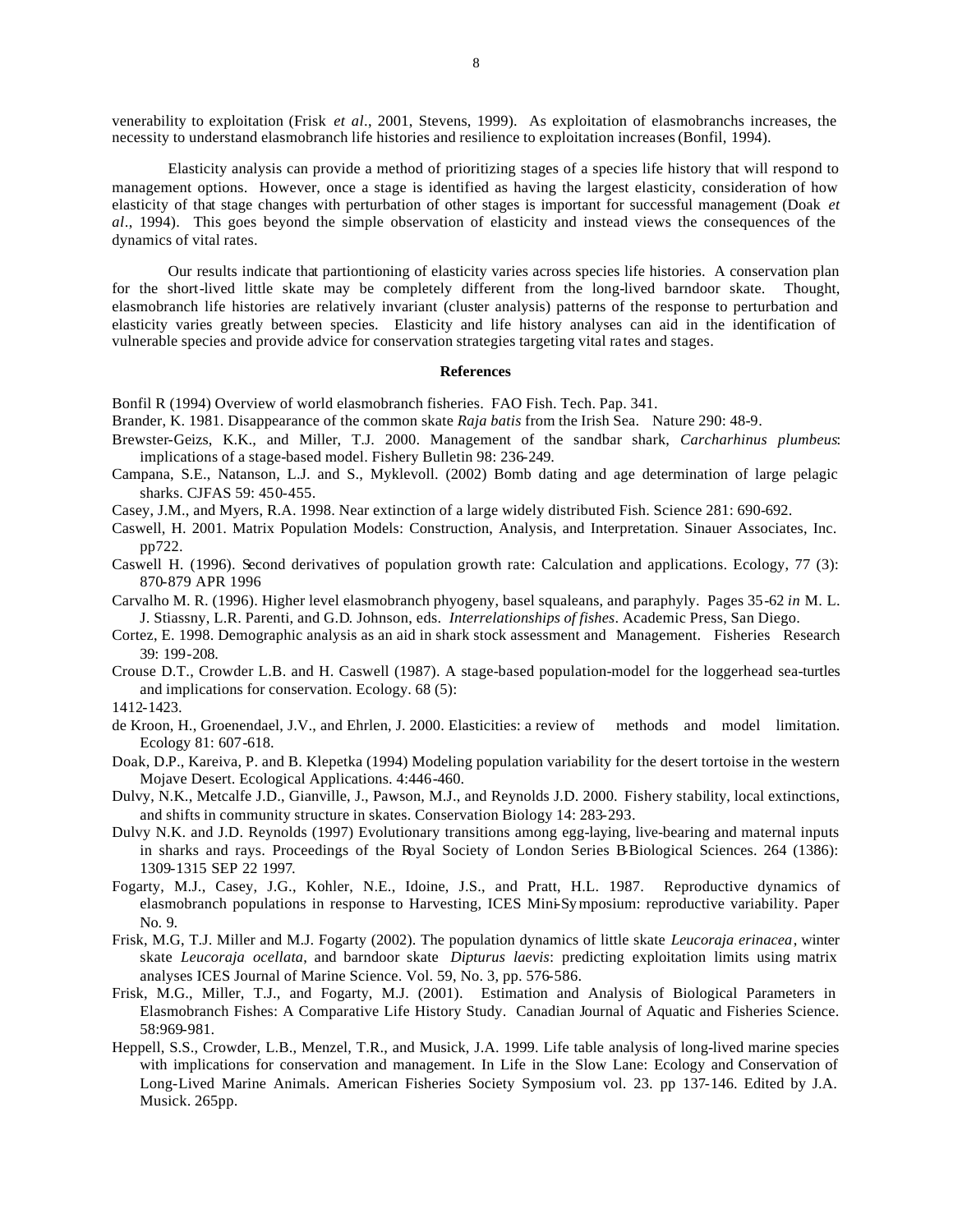Hoenig, J.M. 1983. Empirical use of longevity data to estimate mortality rates. Fishery Bulletin 82: 898-903.

- Goodwin N.B., Dulvy N.K. and J.D. Reynold (20020. Life -history correlates of the evolution of live bearing in fishes. Proceedings of the Royal Society of London Series B-Biological Sciences. 357 (1419): 259-267
- Jennings S, Reynolds JD and SC Mills (1998) Life history correlates of responses to fisheries exploitation. Proc. R. Soc. Lond. B 265 :333-339.
- McEachran, J.D., Dunn, K.A., and T. Miyake (1996). Interrelationships of the batoid fishes (Chondrichthyes: Batoidea). Pages 63-84 *in* M. L. J. Stiassny, L.R. Parenti, and G.D. Johnson, eds. *Interrelationships of fishes*. Academic Press, San Diego.
- Miller, T.J., Frisk, M.G. and M.J. Fogarty (submitted). Comment on Mollet and Caillet: Confronting Models with Data. Marine and Freshwater Research.
- Mollet H.F. and G.M. Cailliet (2002) Comparative population demography of elasmobranchs using life history tables, Leslie matrices and stage-based matrix models. Marine and Freshwater Research. 53 (2): 503-516 2002

Moyle, P.B. and J.J. Cech (2000). Fishes: An Introduction to Ichthyology. Prentice Hall. p612.

- Simpfendorfer, C.A. (2000). Predicting population recovery rates for endangered western Atlantic sawfishes using demographic analysis. Environmental Biology of Fishes. 58 (4): 371-377 AUG 2000.
- Silvertown J., M. Franco, Pisanty I. and A. Mendoza (1993). Comparative plant demography relative importance of life-cycle components to the finite rate of increase in woody and herbaceous perennials. Journal of Ecology. 81 (3): 465-476
- Silverstown J., Fitter A. and J. Vangroenendael. Journal of Ecology. 82 (1): 1-1
- Shae K. M. Rees, and S.N. Wood (1994). Trade-offs, elasticities and the comparative method. Journal of Ecology. 82 (4): 951-957 DEC 1994
- Shirai B. (1996). Phylogenic interrelationships of Neoselachians (Chondrichthyes: Euselachii). Pages 9-34 *in* M. L. J. Stiassny, L.R. Parenti, and G.D. Johnson, eds. *Interrelationships of fishes*. Academic Press, San Diego.
- Smith SE, Au DW, and C Show (1998) Intrinsic rebound potentials of 26 species of Pacific sharks. Mar. & Freshwater Res. 49: 663-78.
- Stevens JD, Bonfil R, Dulvy NK, and PA Walker (2000) The effects of fishing on sharks, rays, and chimaeras (chondrichthyans), and the implications for marine ecosystems. ICES 57: 475-494.
- Stevens JD (1999) Variable resilience to fishing pressure in two sharks: the significance of different ecology and life history parameters. *In*: J.A. Musick ed., Life in the Slow Lane, American Fisheries Society Symposium 23, 11- 14.
- Pagel and Harvey (1988). Recent Development in the analysis of comparative data. Quarterly Review of Biology, 63 (4): 413-440.
- Walker, P.A., and Hislop, J.R.G. 1998. Sensitive skates or resilient rays? Spatial and Temporal shifts in ray species composition in the central and north-western North Sea between 1930 and the present day. ICES Journal of Marine Science. 55: 392-402.

Wourms J.P. (1977). Reproduction and development in chondrichthyan fishes. American Zoologist. 17(2):379-410.

Wourms J.P. and L. Lombardi (1992). Reflections on the evolution of piscine viviparity. American Zoologist. 32 (2): 276-293 1992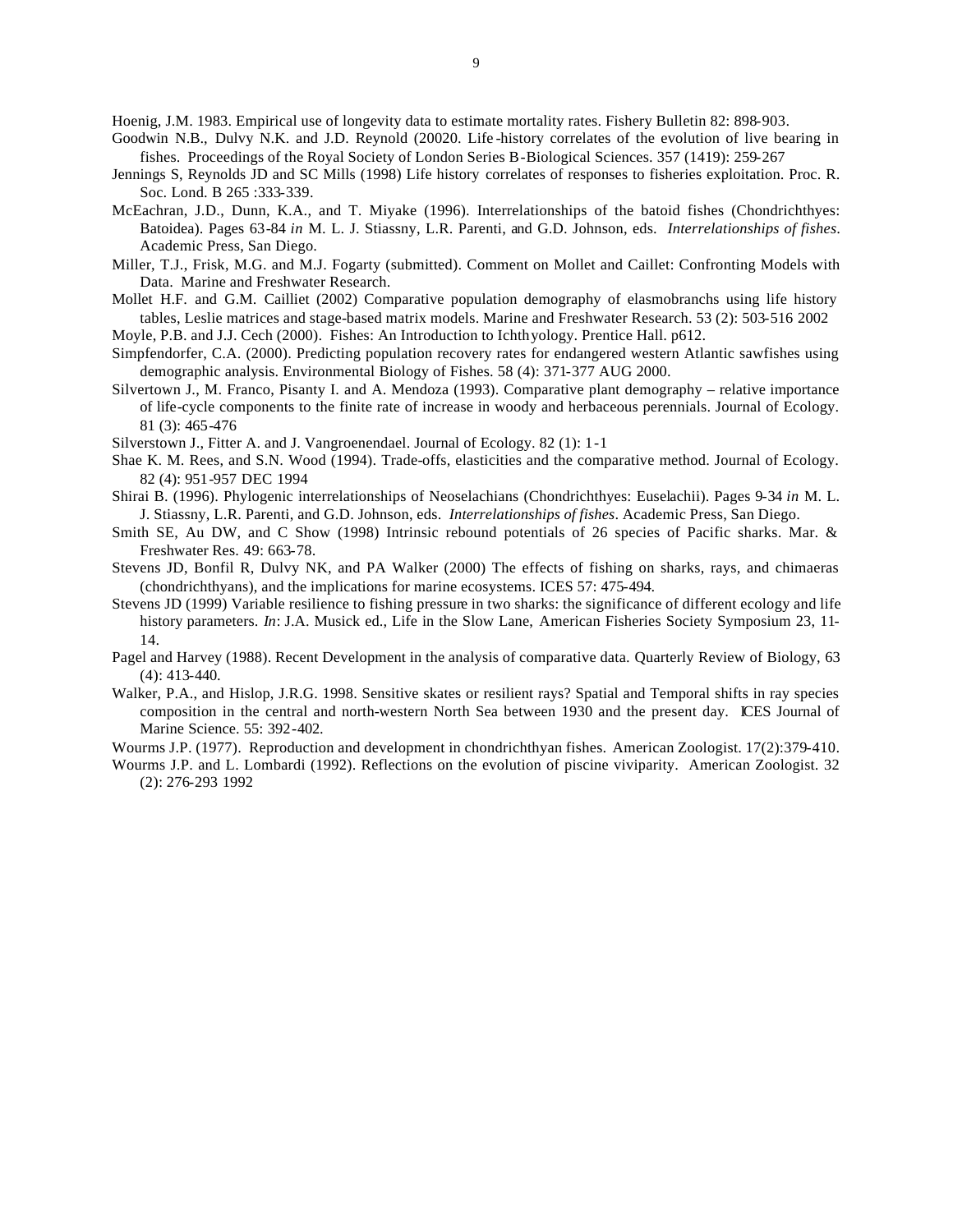| Species groups                 | Equation                                                                               | $r^2$        | df               | $\mathbf F$    | p                |
|--------------------------------|----------------------------------------------------------------------------------------|--------------|------------------|----------------|------------------|
| Elasmobranchs                  | $e(iuv) = 0.16 \cdot Ln(T_{max}) - 0.21$                                               | 0.60         | 43               | 63.55          | 0.000            |
| Elasmobranchs                  | $e(adult) = 0.09 \cdot Ln(T_{max}) + 0.07$                                             | 0.61         | 43               | 68.75          | 0.000            |
| Elasmobranchs                  | $e(f,tr1, tr2) = -0.08 \cdot Ln(T_{max}) + 0.38$                                       | 0.82         | 43               | 196.61         | 0.000            |
| Elasmobranchs                  | $e(iuv) = 0.17 \cdot Ln(T_{mat}) - 0.05$                                               | 0.94         | 43               | 735.42         | 0.000            |
| Elasmobranchs                  | $e(adult) = 0.05 \cdot Ln(T_{mat}) + 0.23$                                             | 0.27         | 43               | 16.29          | 0.000            |
| Elasmobranchs                  | $e(f,tr1, tr2) = -0.07 \cdot Ln(T_{mat}) + 0.27$                                       | 0.90         | 43               | 390.07         | 0.000            |
| Elasmobranchs                  | $e(iuv) = 0.07 \cdot Ln(L_{max}) + 0.13$                                               | 0.10         | 42               | 4.69           | 0.036            |
| Elasmobranchs                  | $e(adult) = 0.05 \cdot Ln(L_{max}) + 0.08$                                             | 0.13         | 42               | 6.54           | 0.014            |
| Elasmobranchs                  | $e(f,tr1, tr2) = -0.04 \cdot Ln(L_{max}) + 0.35$                                       | 0.15         | 42               | 7.47           | 0.009            |
| Elasmobranchs                  | $e(iuv) = 0.11 \cdot Ln(L_{mat}) - 0.26$                                               | 0.25         | 39               | 12.68          | 0.001            |
| Elasmobranchs                  | $e(adult) = 0.16 \cdot Ln(L_{mat}) + 0.03$                                             | 0.09         | 39               | 4.08           | 0.050            |
| Elasmobranchs                  | $e(f,tr1, tr2) = -0.05 \cdot Ln(L_{mat}) + 0.37$                                       | 0.25         | 39               | 12.87          | 0.001            |
| Requiem sharks                 | $e(iuv) = 0.19 \cdot Ln(T_{max}) - 0.27$                                               | 0.71         | 19               | 47.30          | 0.000            |
| Requiem sharks                 | $e(adult) = 0.10 \cdot Ln(T_{max}) + 0.05$                                             | 0.65         | 19               | 35.16          | 0.000            |
| Requiem sharks                 | $e(f,tr1, tr2) = -0.09 \cdot Ln(T_{max}) + 0.40$                                       | 0.88         | 19               | 135.24         | 0.000            |
| Requiem sharks                 |                                                                                        | 0.93         | 19               | 258.46         | 0.000            |
| Requiem sharks                 | $e(juv) = 0.17 \cdot Ln(T_{mat}) - 0.05$                                               | 0.39         | 19               | 12.42          | 0.002            |
| Requiem sharks                 | $e(\text{adult}) = 0.06 \cdot \text{Ln}(T_{\text{mat}}) + 0.22$                        | 0.91         | 19               | 201.02         | 0.000            |
| Requiem sharks                 | $e(f,tr1, tr2) = -0.08 \cdot Ln(T_{mat}) + 0.28$                                       | 0.51         | 19               | 19.54          | 0.000            |
| Requiem sharks                 | $e(juv) = 0.20 \cdot Ln(L_{max}) - 0.80$                                               | 0.31         | 19               | 8.73           | 0.008            |
| Requiem sharks                 | $e(adult) = 0.08 \cdot Ln(L_{max}) - 0.12$                                             | 0.55         | 19               | 23.48          | 0.000            |
| Requiem sharks                 | $e(f,tr1, tr2) = -0.09 \cdot Ln(L_{max}) + 0.64$                                       | 0.61         | 18               | 28.24          | 0.000            |
| Requiem sharks                 | $e(juv) = 0.18 \cdot Ln(L_{mat}) - 0.59$                                               | 0.21         | 18               | 4.83           | 0.041            |
| Requiem sharks                 | $e(adult) = 0.06 \cdot Ln(L_{mat}) + 0.06$                                             | 0.57         | 18               | 23.74          |                  |
| Houndsharks                    | $e(f,tr1, tr2) = -0.08 \cdot Ln(L_{mat}) + 0.51$                                       | 0.62         | $\tau$           | 11.49          | 0.000<br>0.012   |
| Houndsharks                    | $e(juv) = 0.21Ln(Tmax) - 0.38$                                                         | 0.50         | $\boldsymbol{7}$ | 6.94           | 0.034            |
| Houndsharks                    | $e(adult) = 0.09 \cdot Ln(T_{max}) + 0.06$                                             | 0.84         | 7                | 36.82          | 0.001            |
| Houndsharks                    | $e(f,tr1, tr2) = -0.10 \cdot Ln(T_{max}) + 0.44$<br>$e(iuv) = 0.16Ln(T_{mat}) - 0.06$  | 0.95         | 7                | 138.64         | 0.000            |
| Houndsharks                    | $e(adult) = 0.04 \cdot Ln(T_{mat}) + 0.25$                                             | 0.22         | $\tau$           | 2.02           | $0.198*$         |
| Houndsharks                    | $e(f,tr1, tr2) = -0.07 \cdot Ln(T_{mat}) + 0.27$                                       | 0.95         | $\boldsymbol{7}$ | 130.02         | 0.001            |
| Houndsharks                    |                                                                                        | 0.03         | $\tau$           | 0.21           | $0.66*$          |
| Houndsharks                    | $e(iuv) = 0.10 \cdot Ln(L_{max}) - 0.30$<br>$e(adult) = 0.15 \cdot Ln(L_{max}) - 0.45$ | 0.29         | 7                | 2.82           | $0.14*$          |
| Houndsharks                    | $e(f,tr1, tr2) = -0.08 \cdot Ln(L_{max}) + 0.58$                                       | 0.12         | $\tau$           | 1.00           | $0.35*$          |
| Houndsharks                    | $e(iuv) = 0.31 \cdot Ln(L_{mat}) - 1.16$                                               | 0.31         | $\tau$           | 3.18           | $0.118*$         |
| Houndsharks                    | $e(adult) = -0.02 \cdot Ln(L_{mat}) + 0.41$                                            | 0.00         | $\tau$           | 0.00           | $0.82*$          |
| Houndsharks                    |                                                                                        | 0.17         | $\boldsymbol{7}$ | 1.44           | $0.27*$          |
| <b>Skates</b>                  | $e(f,tr1, tr2) = -0.09 \cdot Ln(L_{mat}) + 0.58$                                       | 0.43         | $\boldsymbol{7}$ | 5.31           | 0.050            |
| <b>Skates</b>                  | $e(juv) = 0.21 \cdot Ln(T_{max}) + 0.38$                                               |              | $\boldsymbol{7}$ |                |                  |
| <b>Skates</b>                  | $e(adult) = 0.09 \cdot Ln(T_{max}) + 0.06$                                             | 0.87<br>0.91 | 7                | 48.32<br>68.65 | 0.000<br>0.000   |
|                                | $e(f,tr1, tr2) = -0.05 \cdot Ln(T_{max}) - 0.28$                                       |              | $\tau$           |                | 0.000            |
| <b>Skates</b>                  | $e(juv) = 0.14 \cdot Ln(T_{mat}) - 0.004$                                              | 0.98         |                  | 512.831        | $0.18*$          |
| <b>Skates</b><br><b>Skates</b> | $e(iuv) = 0.08 \cdot Ln(T_{mat}) + 0.16$                                               | 0.24<br>0.03 | $\tau$<br>7      | 2.18           |                  |
| <b>Skates</b>                  | $e(adult) = 0.18Ln(Tmat) + 0.03$                                                       | 0.74         | $\tau$           | 0.20<br>19.50  | $0.67*$<br>0.003 |
| <b>Skates</b>                  | $e(f,tr1, tr2) = -0.07Ln(Tmat) + 0.28$                                                 | 0.52         | 7                | 7.59           | 0.028            |
| <b>Skates</b>                  | $e(iuv) = 0.09 \cdot Ln(L_{max}) - 0.11$<br>$e(adult) = 0.07Ln(L_{max}) + 0.005$       | 0.25         | 7                | 2.32           | $0.17*$          |
| <b>Skates</b>                  | $e(f,tr1, tr2) = -0.05Ln(L_{max}) + 0.37$                                              | 0.51         | 7                | 7.44           | 0.029            |
| <b>Skates</b>                  | $e(iuv) = 0.08 \cdot Ln(L_{mat}) - 0.014$                                              | 0.47         | 6                | 5.37           | $0.06*$          |
| <b>Skates</b>                  | $e(adult) = 0.07Ln(Lmat) + 0.06$                                                       | 0.23         | 6                | 1.75           | $0.23*$          |
| <b>Skates</b>                  | $e(f,tr1, tr2) = -0.05Ln(Lmat) + 0.32$                                                 | 0.51         | 6                | 6.12           | 0.048            |
|                                |                                                                                        |              |                  |                |                  |

Table 1. Relationships of vital rates of elasmobranchs species with elasticity of model parameters. Where (juv) = juvenile stage;  $(adult) = adult stage and (fe. tr1, tr2) = inter-stage transitions. * indicates that the relationship was not significant.$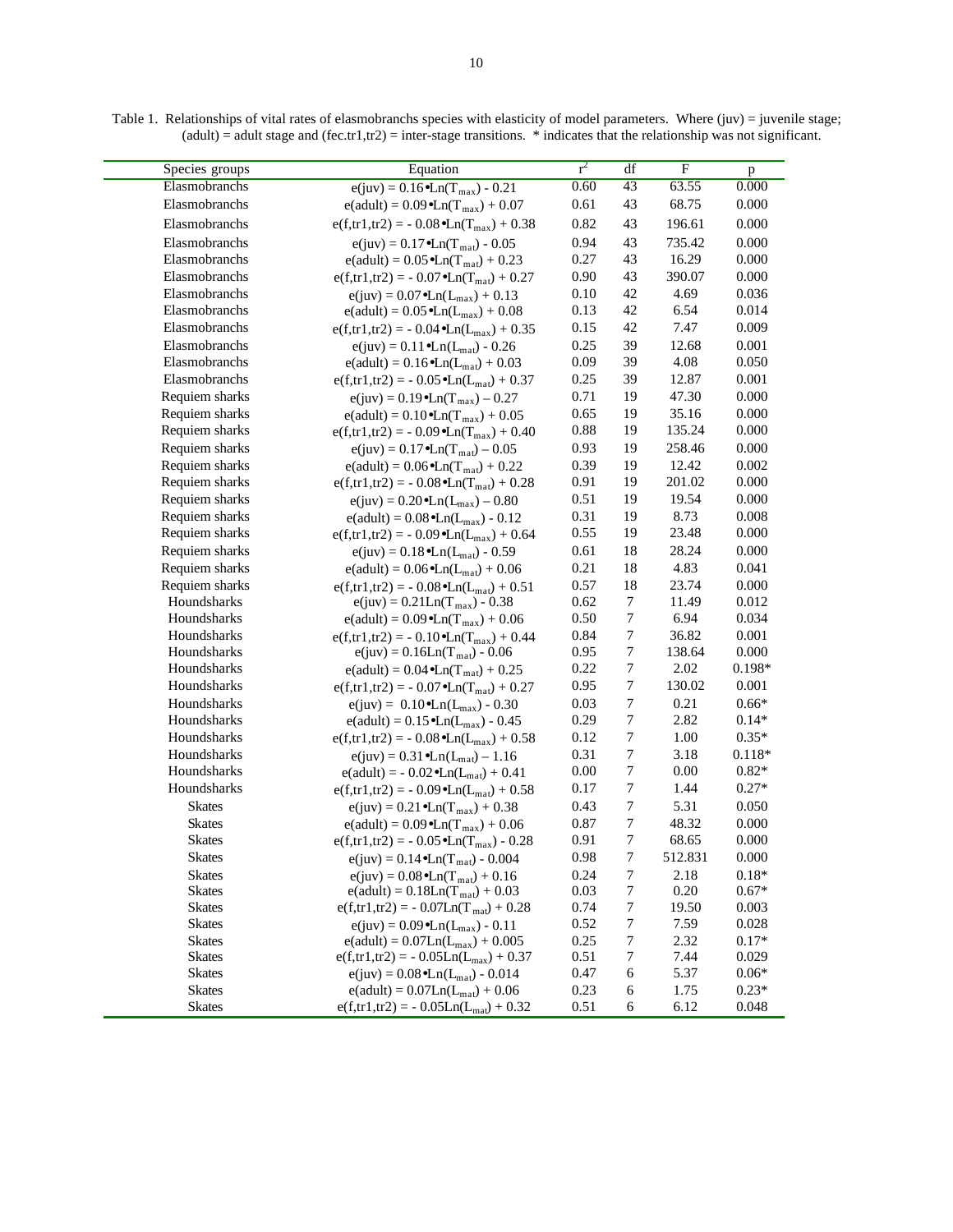Table 2. The results of varying exploitation levels and elasticity patterns for shark and skates species, where (juv) = juvenile stage; (adult) = adult stage and (fec,tr1,tr2) = inter-stage transitions.

|                  | <b>Little skate</b> |      |                    | Common<br>skate |      | Dusky shark      |        | <b>Atlantic Sharpnose</b><br>shark |             |        |      |                  |
|------------------|---------------------|------|--------------------|-----------------|------|------------------|--------|------------------------------------|-------------|--------|------|------------------|
|                  |                     |      | e(adultef, tr1, tr |                 |      | e(adultef,tr1,tr |        |                                    | e(f,tr1,tr) |        |      | e(adultef,tr1,tr |
| F                | e(juv)              |      | 2)                 | e(iuv)          |      | 2)               | e(iuv) | e(adult)                           | 2)          | e(iuv) |      | 2)               |
| $\mathbf{0}$     | 0.19                | 0.24 | 0.19               | 0.47            | 0.45 | 0.02             | 0.42   | 0.42                               | 0.05        | 0.47   | 0.45 | 0.02             |
| 0.2              | 0.19                | 0.23 | 0.19               | 0.47            | 0.45 | 0.02             | 0.42   | 0.42                               | 0.05        | 0.47   | 0.45 | 0.02             |
| 0.4              | 0.19                | 0.22 | 0.20               | 0.47            | 0.45 | 0.02             | 0.42   | 0.42                               | 0.05        | 0.47   | 0.45 | 0.02             |
| 0.6              | 0.18                | 0.22 | 0.20               | 0.47            | 0.45 | 0.02             | 0.41   | 0.41                               | 0.06        | 0.47   | 0.45 | 0.02             |
| 0.8              | 0.18                | 0.21 | 0.20               | 0.47            | 0.46 | 0.02             | 0.42   | 0.42                               | 0.05        | 0.47   | 0.46 | 0.02             |
| 1                | 0.17                | 0.20 | 0.21               | 0.47            | 0.46 | 0.02             | 0.42   | 0.41                               | 0.06        | 0.47   | 0.46 | 0.02             |
| $1.2\,$          | 0.17                | 0.20 | 0.21               | 0.47            | 0.46 | 0.02             | 0.43   | 0.42                               | 0.05        | 0.47   | 0.46 | 0.02             |
| 1.4              | 0.17                | 0.19 | 0.21               | 0.48            | 0.47 | 0.02             | 0.43   | 0.43                               | 0.05        | 0.48   | 0.47 | 0.02             |
| 1.6              | 0.17                | 0.19 | 0.22               | 0.48            | 0.47 | 0.02             | 0.44   | 0.44                               | 0.04        | 0.48   | 0.47 | 0.02             |
| 1.8              | 0.16                | 0.18 | 0.22               | 0.48            | 0.48 | 0.01             | 0.45   | 0.45                               | 0.03        | 0.48   | 0.48 | 0.01             |
| $\mathbf{2}$     | 0.16                | 0.18 | 0.22               | 0.49            | 0.48 | 0.01             | 0.45   | 0.45                               | 0.03        | 0.50   | 0.48 | 0.01             |
| $2.2\phantom{0}$ | 0.16                | 0.17 | 0.22               | 0.49            | 0.49 | 0.01             | 0.46   | 0.46                               | 0.02        | 0.50   | 0.49 | 0.01             |
| 2.4              | 0.15                | 0.17 | 0.23               | 0.50            | 0.49 | 0.01             | 0.48   | 0.48                               | 0.02        | 0.50   | 0.49 | 0.00             |
| 2.6              | 0.15                | 0.16 | 0.23               | 0.50            | 0.49 | 0.00             | 0.48   | 0.48                               | 0.01        | 0.50   | 0.49 | 0.00             |
| 2.8              | 0.15                | 0.16 | 0.23               | 0.50            | 0.50 | 0.00             | 0.50   | 0.49                               | 0.01        | 0.50   | 0.50 | 0.00             |
| 3                | 0.15                | 0.16 | 0.23               | 0.50            | 0.50 | 0.00             | 0.50   | 0.50                               | 0.00        | 0.50   | 0.50 | 0.00             |



Fig.1. The relationship between elasticity of the juvenile stage and longevity  $(T_{max})$ . The least-squares relationship is given by e(juvenile) =  $0.16 \bullet$  Ln(T<sub>max</sub>) -  $0.21$  (n = 43, r<sup>2</sup> = 0.60, p = 0.00).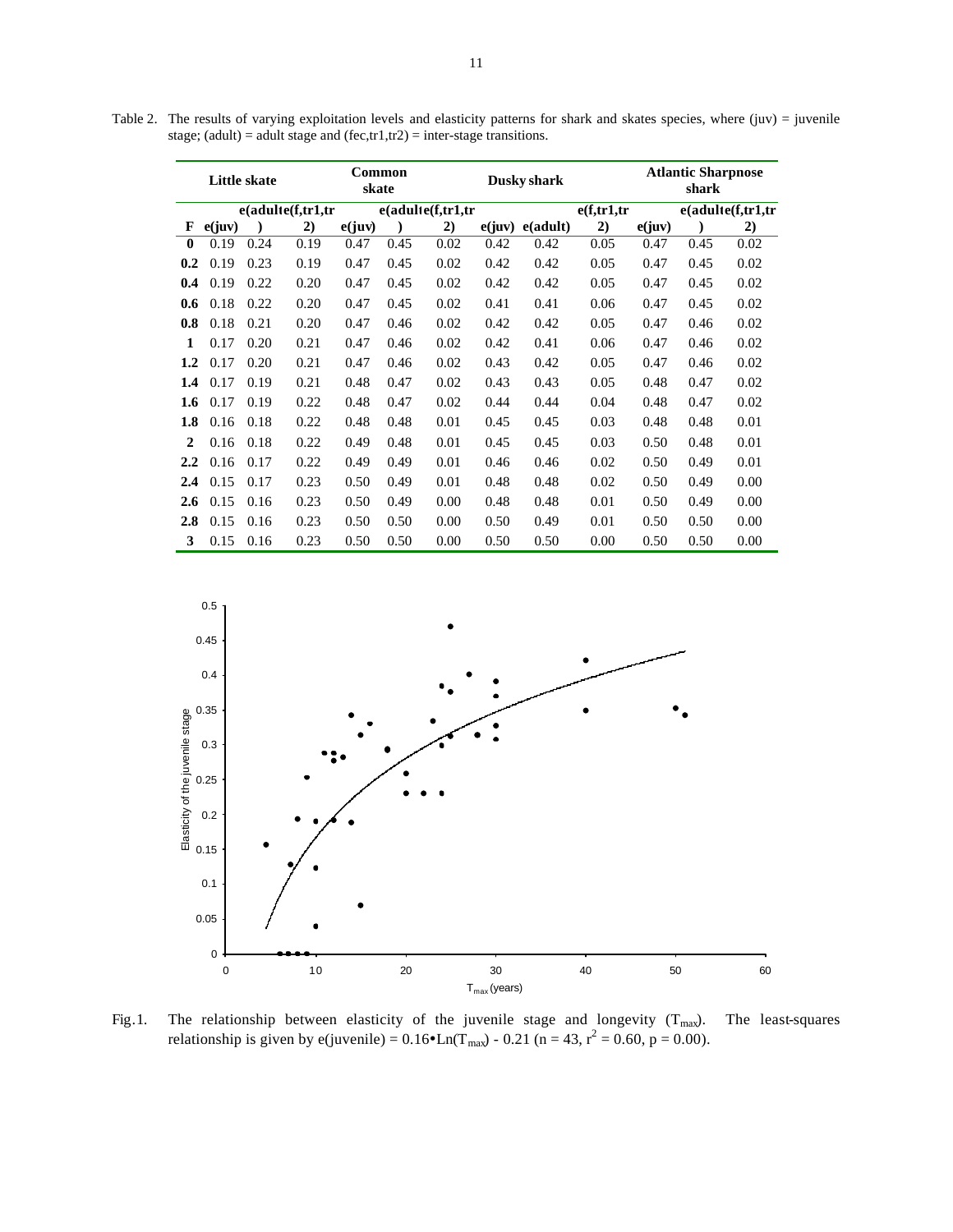

Fig. 2. The relationship between elasticity of the adult stage and longevity  $(T_{max})$ . The least-squares relationship is given by e(adult) =  $0.09 \bullet$ Ln(T<sub>max</sub>) + 0.07 (n = 43, r<sup>2</sup> = 0.61, p = 0.00).



Fig. 3. The relationship between elasticity of the juvenile stage and age of maturation  $(T_{\text{mat}})$ . The least-squares relationship is given by e(juvenile) =  $0.17 \cdot \text{Ln}(T_{\text{mat}})$  -  $0.05$  (n = 43, r<sup>2</sup> = 0.94, p = 0.00).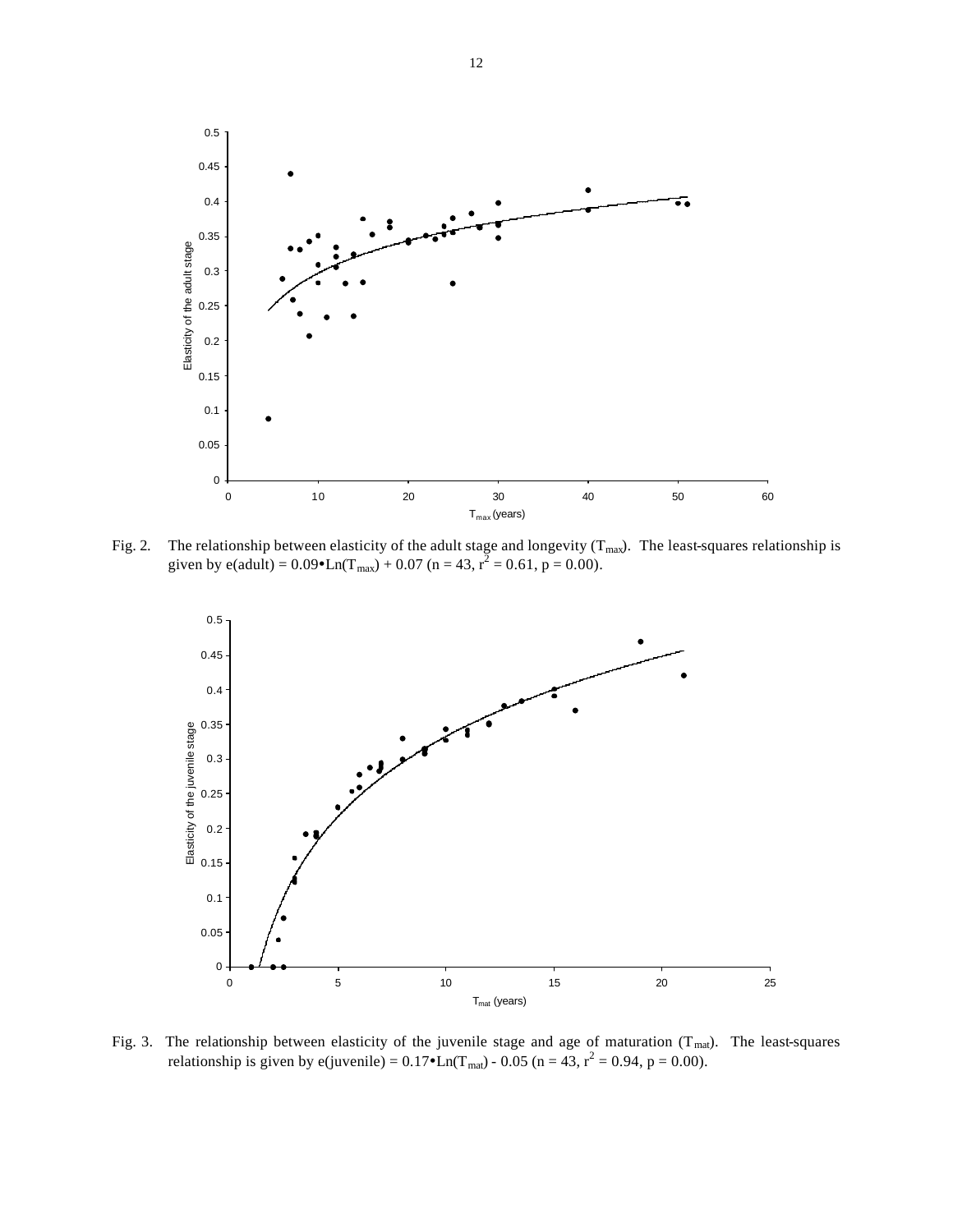

Fig. 4. The relationship between elasticity of the adult stage and age of maturation ( $T<sub>mat</sub>$ ). The least-squares relationship is given by e(adult) =  $0.05 \bullet$  Ln(T<sub>mat</sub>) + 0.23 (n = 43, r<sup>2</sup> = 0.27, p = 0.00).



Fig. 5. The relationship between elasticity of the fecundity and the transition between stages and longevity ( $T_{max}$ ). Note: in a three-stage model the elasticity of both transitional stages and fecundity will be the same. The least-squares relationship is given by e(inter-stage transitions) = -  $0.08 \bullet$  Ln(T<sub>max</sub>) + 0.38 (n = 43, r<sup>2</sup> = 0.82, p  $= 0.00$ ).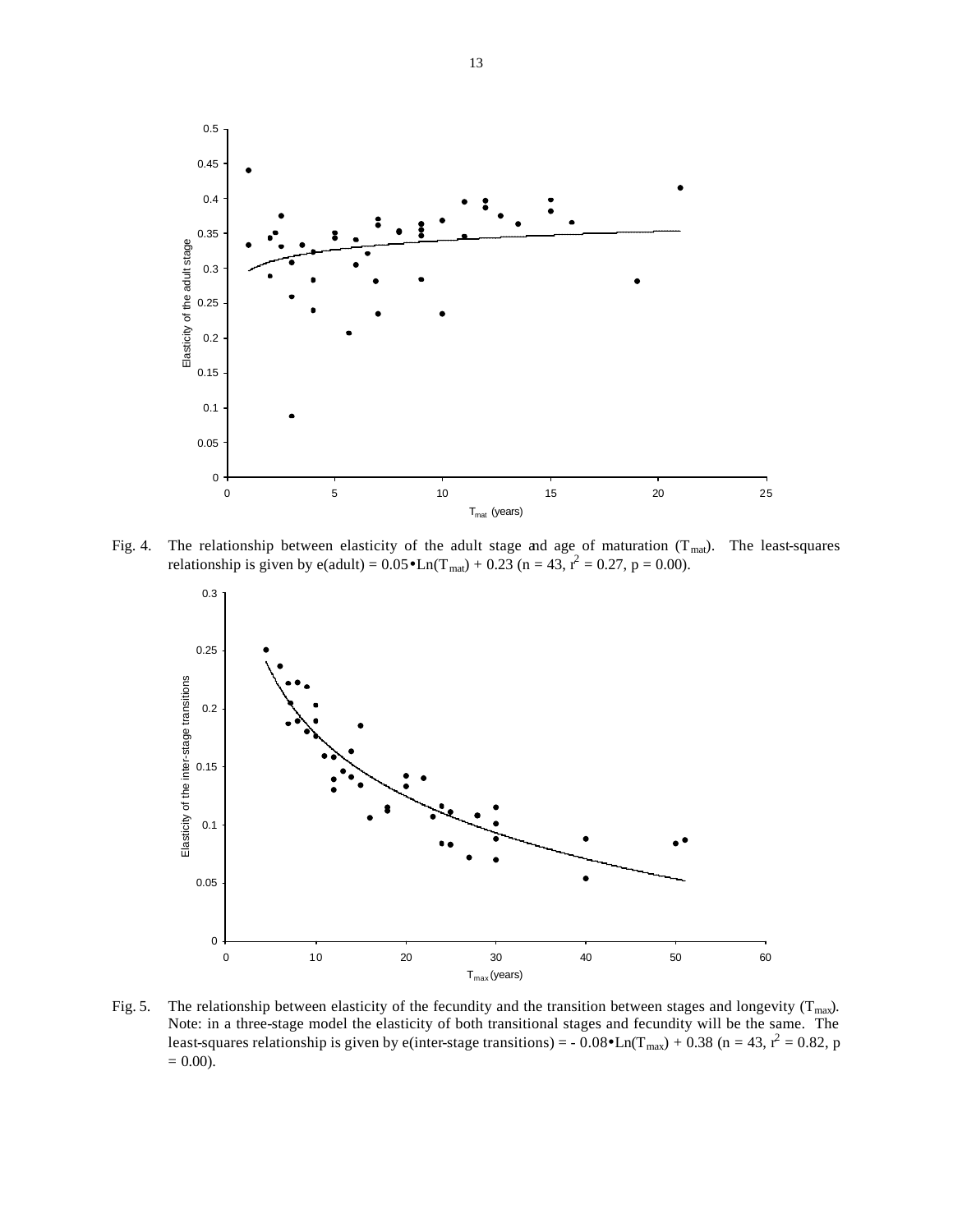

Fig. 6. The relationship between elasticity of the fecundity and the transition between stages and age of maturation (T<sub>max</sub>). The least-squares relationship is given by e(inter-stage transitions) = -0.07 $\bullet$ Ln(T<sub>mat</sub>) +0.27 (n = 43,  $r^2 = 0.90$ , p = 0.00).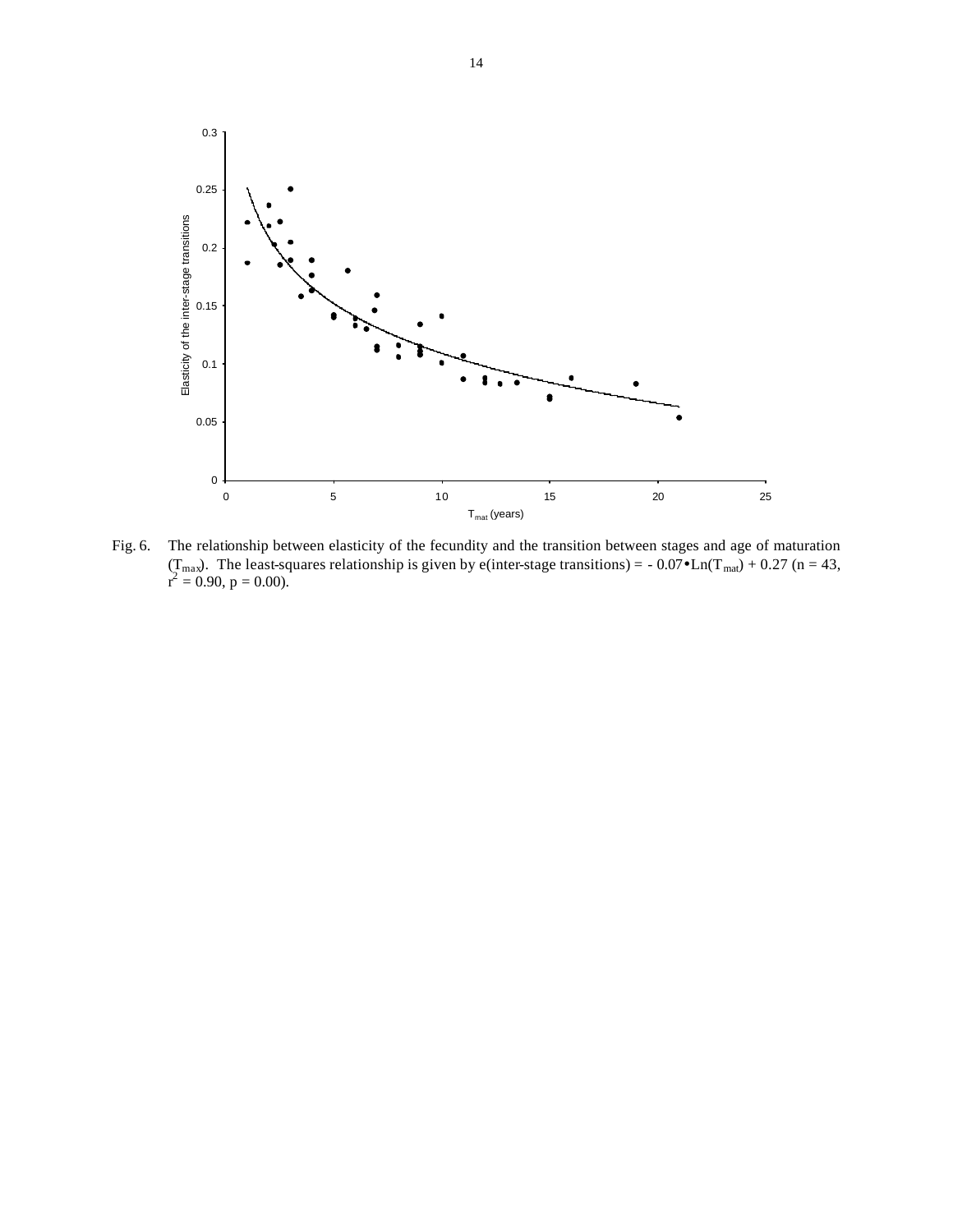

Fig. 7. A dendrogram shows clustering of elasticity patterns for elasmobranch species. Clusters were formed based on values of the elasticity of the juvenile stage, adult stage, and the fecundity and transitional stages.  $G =$ Galea, S = Squalea, C = Carcharhinidae, T = Tria kidae, R = Rajidae, U = Urolophidae, M = Myliobatidae, RR = Rhinobatidae.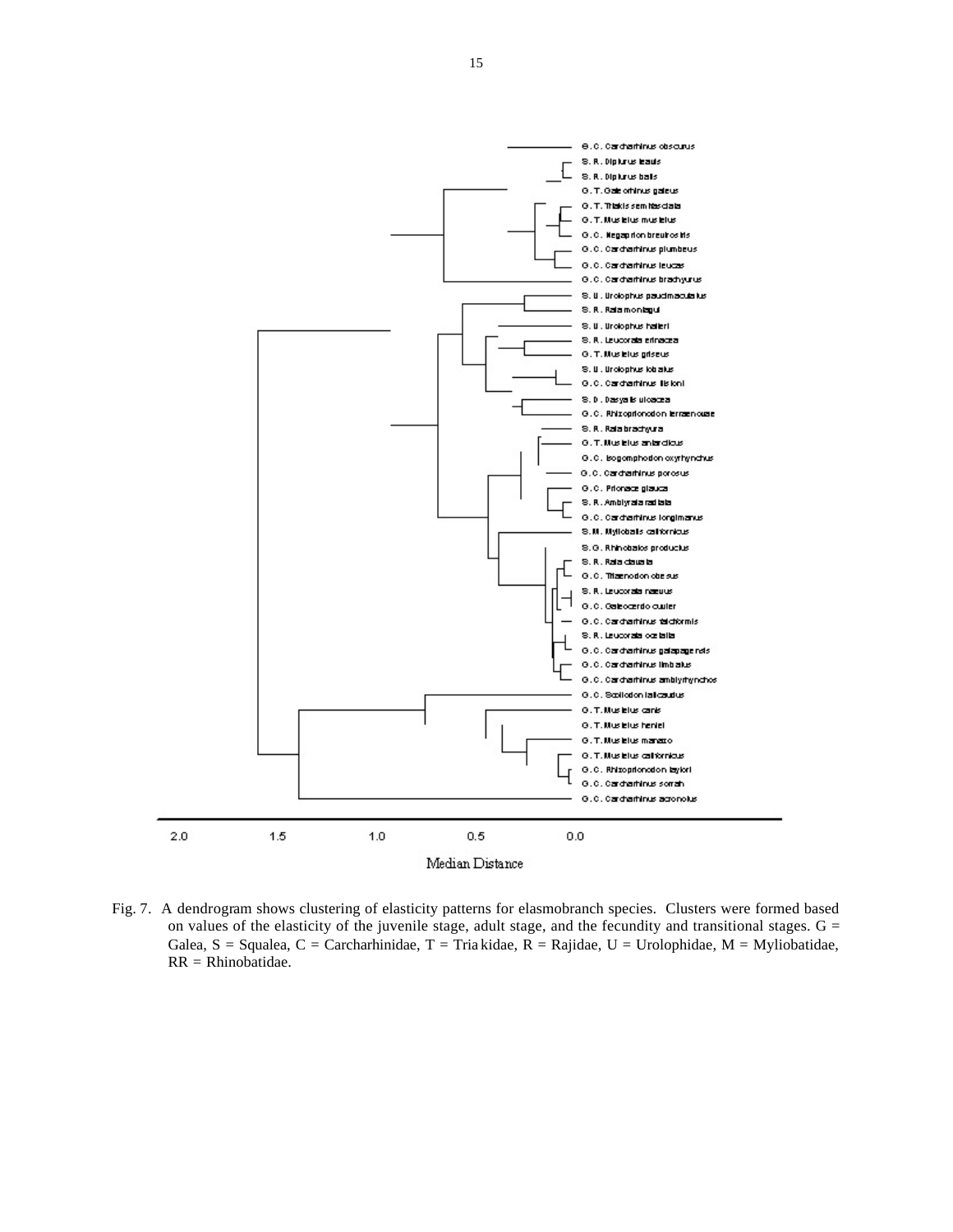



Fig. 8. A dendrogram shows clustering of elasticity patterns and reproductive characteristics of elasmobranch species. Clusters were formed based on values of the elasticity of the juvenile stage, adult stage, and the fecundity and transitional stages and age of maturation  $(T_{\text{mat}})$ , fecundity and reproductive mode.  $G =$ Galea, S = Squalea, C = Carcharhinidae, T = Triakidae, R = Rajidae, U = Urolophidae, M = Myliobatidae, RR = Rhinobatidae.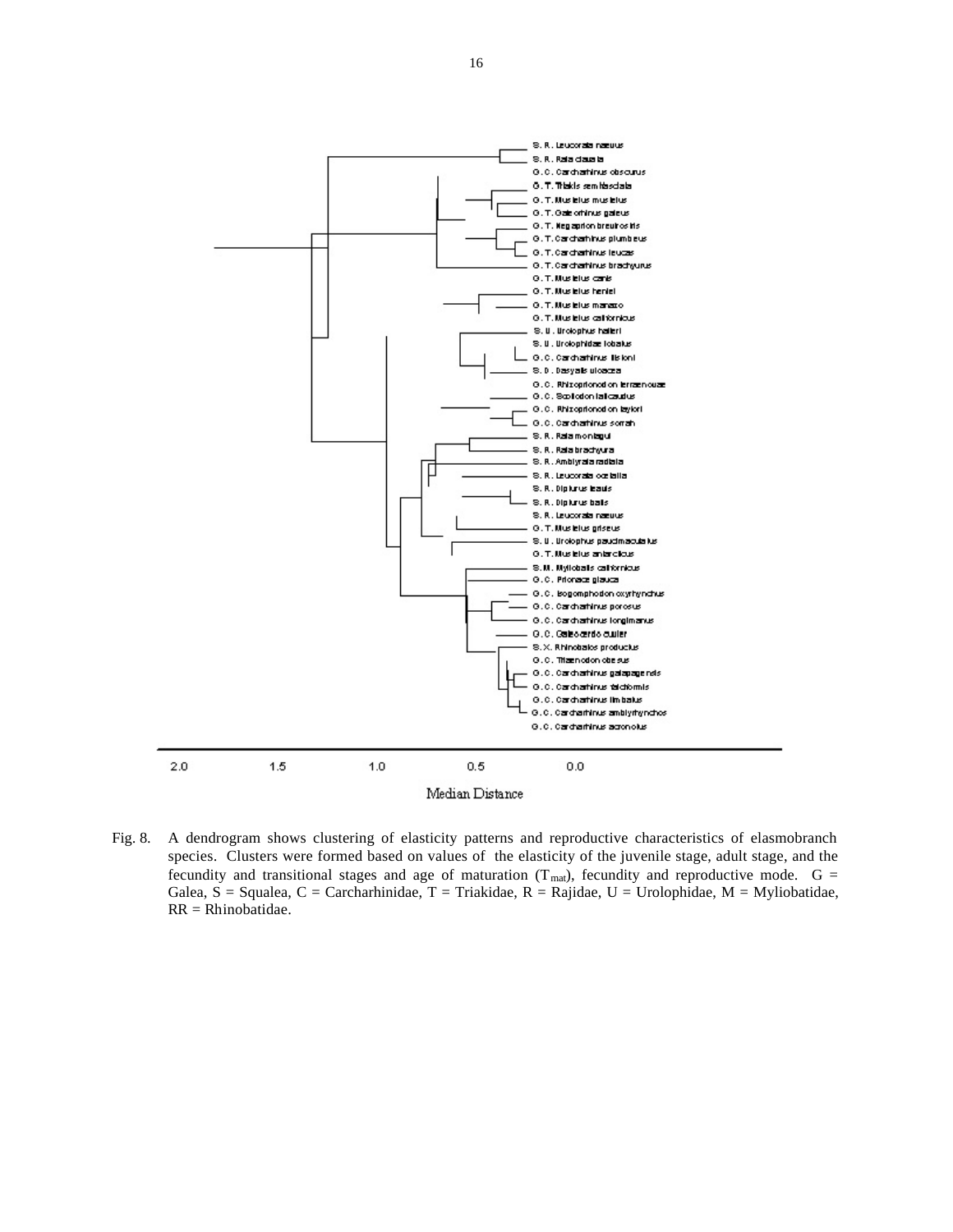

Fig. 9. The sensitivities of elasticity of the adult stage are shown for species in the superorder Galea for each stage of the matrix. The sensitivities to elasticity are shown as a percentage.



Fig. 10. The sensitivities of elasticity of the adult stage are shown for species in the superorder Squalea for each stage of the matrix. The sensitivities to elasticity are shown as a percentage.